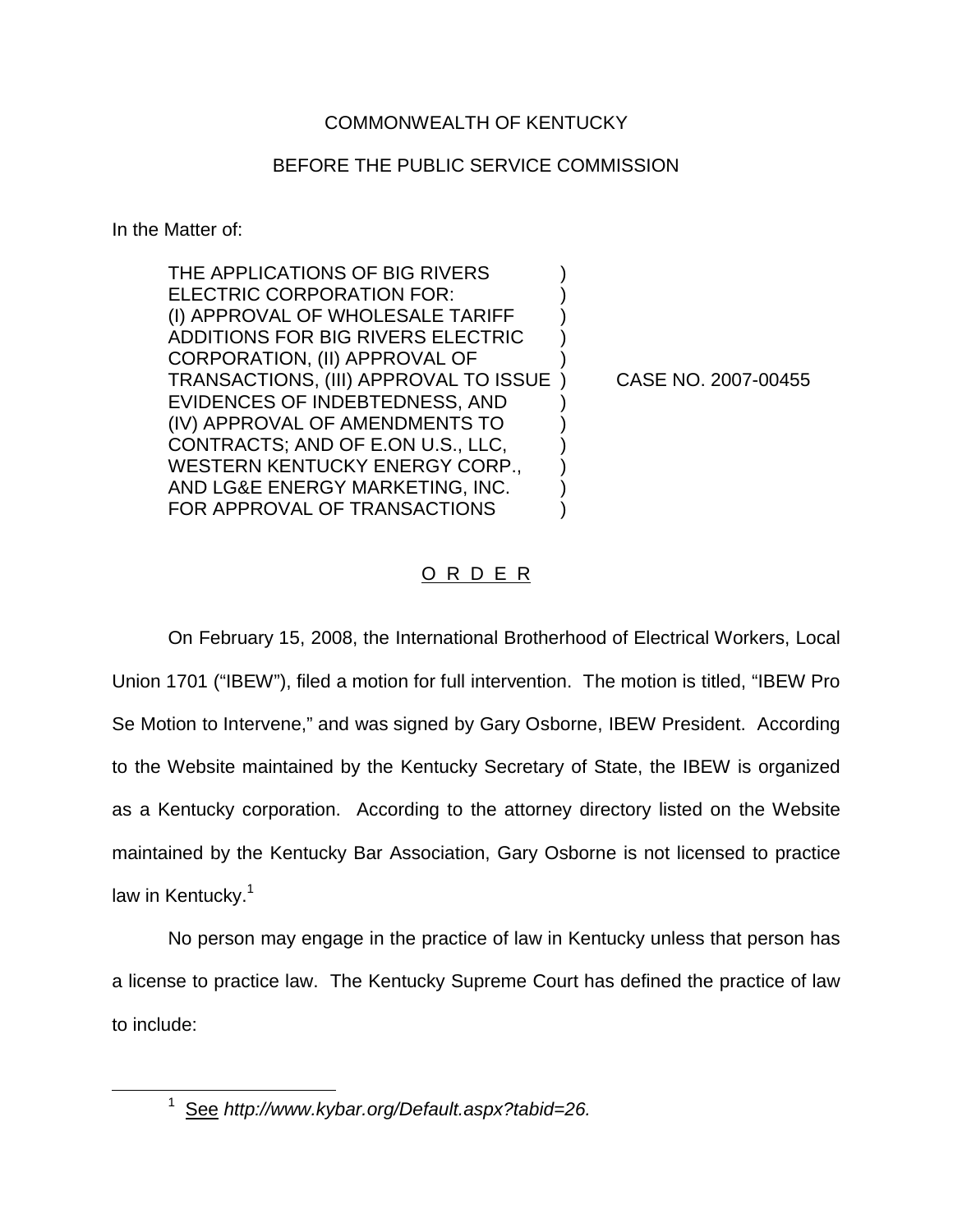[A]ny service rendered involving legal knowledge or legal advice, whether of representation, counsel or advocacy in or out of court, rendered in respect to the rights, duties, obligations, liabilities, or business relations of one requiring the services.<sup>2</sup>

Kentucky's highest Court has held that the practice of law includes the representation of a corporation before a state administrative agency.<sup>3</sup> That Court has also held that, "Only persons who meet the educational and character requirements of this Court and who, by virtue of admission to the Bar, are officers of the Court and subject to discipline thereby, may practice law. The sole exception is the person acting in his own behalf."<sup>4</sup>

Based on these legal precedents, the Commission finds that the IBEW motion to intervene cannot be accepted for filing until a Kentucky licensed attorney files a notice of appearance on behalf of the IBEW.

IT IS THEREFORE ORDERED that the IBEW motion for full intervention is rejected for filing until such time as a Kentucky licensed attorney files an entry of appearance on behalf of the IBEW.

<sup>2</sup> Kentucky Supreme Court Rule 3.020.

<sup>&</sup>lt;sup>3</sup> Kentucky State Bar Association v. Henry Vogt Machine Co., 416 S.W.2d 727 (Ky. 1967).

<sup>4</sup> Frazee v. Citizens Fidelity Bank & Trust Co., 393 S.W. 2d 778 (Ky. 1964), cited in May v. Coleman, 945 S.W.2d 426, 428 (Ky. 1997).